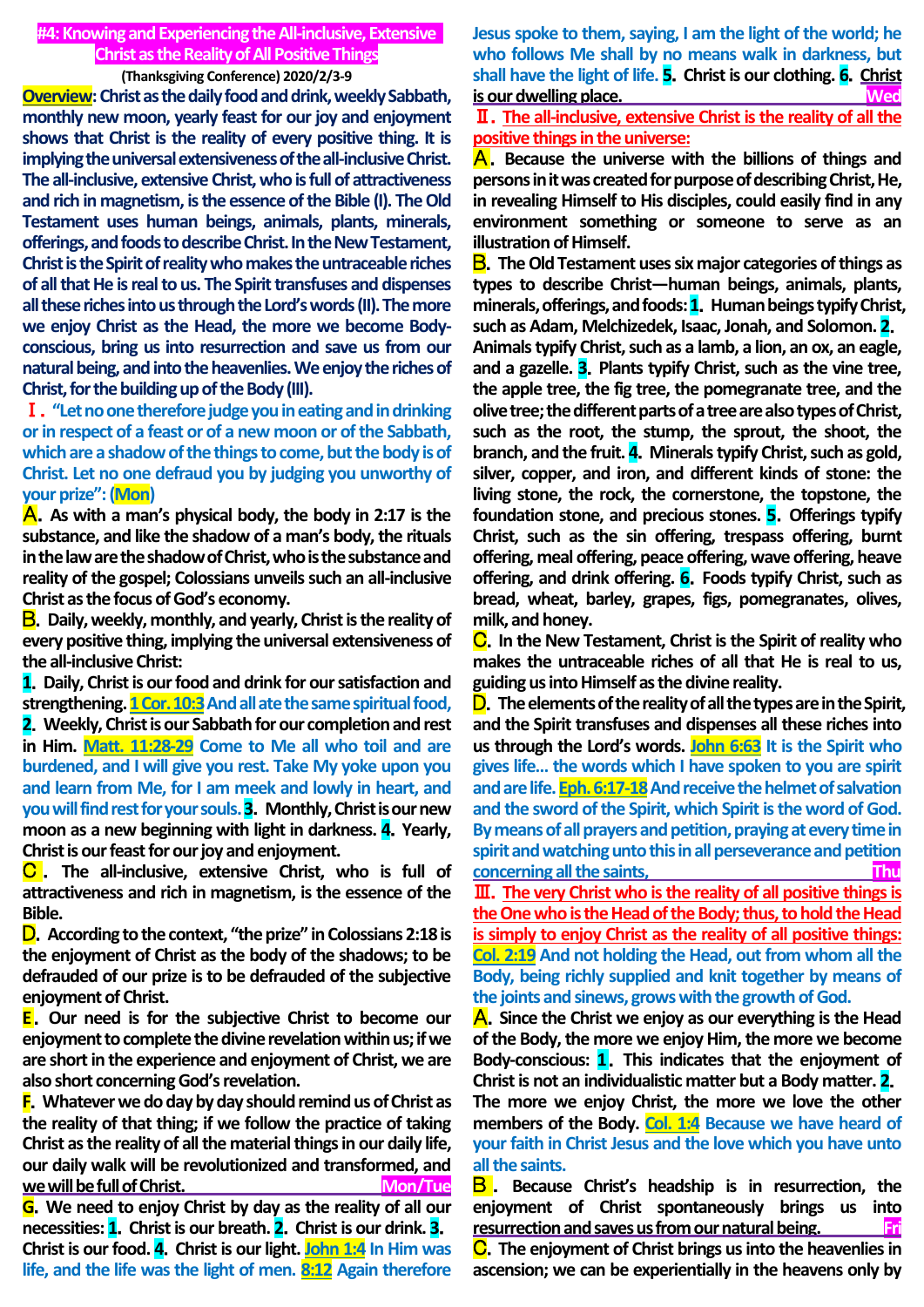**enjoying Christ, the Head, as the life-giving Spirit in our spirit. Col. 3:1-2 If therefore you were raised together with Christ, seek the things which are above, where Christ is, sitting at the right hand of God. Set your mind on the things which are above, not on the things which are on the earth.**

D.**As we enjoy Christ and hold Him as the Head, we absorb the riches of the all-inclusive, extensive Christ; these riches become in us the increase of God by which the Body grows for its building up. Col. 2:7 Having been rooted and being built up in Him, andbeing established in the faith even as you**  were taught, abounding in thanksgiving. **Crucial Point**⑴**:By starting every morning with "Oh Lord!", practicing morning revival, and going to work with joy and energy together with the Lord, the work place which is full of requirements can become the good land**

**OL1:Whatever we do day by day should remind us of Christ as the reality of that thing; if we follow the practice of taking Christ as the reality of all the material things in our daily life, our daily walk will be revolutionized and transformed, and we will be full of Christ.**

**We may think that we have patience, but real patience is Christ Himself....There is a God, but this God is in Christ....There is man, but this man is in Christ....There is a Son, and this Son is Christ....There is life, but only Christ is the real life....There is light, and this light is Christ Himself. Every morning when we put on our clothes, do we have the sense that Christ is our real covering and our real clothing? When we are preparing to lie down on our bed, do we have the realization that Christ is our true rest, our real bed? When we are on our way home, do we have the feeling that the Lord is our home, our dwelling place? When we are walking upstairs, do we realize that Christ is our real stairs and that apart from Him we can neither go up nor down? When we are going out of a door, do we tell the Lord, "Lord, You are my door, my entrance and my exit"? Do we experience Christ as the reality of all these items? Can we tell the Lord, "Lord, You are my sun, my moon, and my way"? Our goal is not merely to understand the Bible according to the printed black and white letters. Rather, we are coming to the living Word of God to gain the deep sense that Christ is everything and to be brought into this experience. This is what God planned in eternity past, and this is what God is doing today. Although very few of the Lord's children realize this, God's intention is that Christ would be everything to us. Since this is God's intention, we must learn the practical way to experience, contact, and apply Christ.**

**Application to young working saints and graduate school students**

**Phil. 1:19 For I know that for me this will turn out to salvation through your petition and the bountiful supply of the Spirit of Jesus Christ.**

**Col. 2:17 Which (eating and drinking, the Sabbath, a new moon, a feast) are a shadow of the things to come, but the body is of Christ.**

**Christ is the reality of all the positive matters in the universe. For instance, Christ is the reality of food, house, family, friends, your good teacher, boss, seniors, honor, wisdom, power, hope and light (cf. hymn 388). There is the reality of all these in Christ. And Christ is the all-inclusive, life-giving Spirit now and when you exercise**  **your spirit to call upon the name of the Lord and prayread the word of the Bible, you will touch the life-giving Spirit and enjoy the reality of all in Christ.** 

**As the young working saint, please experience Christ as joy and energy. For you to rejoice in the Lord always, please start your day in the morning by calling "Oh, Lord Jesus!" not "Oh, No!". "Oh, No" includes the negative thought such as "I especially feel fatigue remaining this morning", "I'm suffering such a heavy headache due to the lack of sleep last night" or "I have a meeting today with the boss I don't like". If you start with "Oh, No!" you end up going to work with gloomy feeling, eventually you don't feel going to work, thus your work performance will go down. But if you start with "Oh, Lord", you will be filled with joy and energy. So when you get up in the morning, do not say "Oh, No!" but simply exercise your spirit to call "Oh, Lord Jesus, Oh, Lord Jesus!". This is a good training of your not putting your mind on the flesh when you get up. If you say "Oh, No!" by putting your mind on the flesh, you will be filled with suffering, worries, rant and rave etc. and end up going to work with gloomy face and work reluctantly. Putting your mind on the flesh forces you a life of "going down" and putting your mind on the spirit gives you hope for a life of "going up". Rom. 8:6 For the mind set on the flesh is death, but the mind set on the spirit is life and peace.**

**Getting up with "Oh Lord Jesus!", preparing yourself, and participating in the cooperate morning revival, then after all those, please have a time to fellowship with the Lord personally. Then go to your work with a full of joy and energy together with the Lord. Once you reach at the office, you will need concentration, understanding, endurance, language skill such like English, foresight, cooperation, ability to take action, ability to involve others properly, power of breaking through, and so on. Christ is the reality of all the abilities described above. Because of this, the workplace with full of requirements actually can become the good land, the realm to experience allinclusive Christ.**

**Prayer: "O Lord Jesus! Christ is the reality of every positive things. Every morning I start a day with calling on the Lord's name and setting the mind on the spirit. Through both the cooperate morning revival and the personal morning revival, I gain joy and power. Then my workplace with full of requirements can become the good land for me to experience Christ as the various abilities I need. I praise the Lord! Amen!"**

**Crucial Point**⑵**:In the school life, listening to the speaking of the speaking Spirit and being led by Him to be sanctified from the world**

**OL1: In the New Testament, Christ is the Spirit of reality who makes the untraceable riches of all that He is real to us, guiding us into Himself as the divine reality.**

**OL2: The Spirit transfuses and dispenses all these riches into us through the Lord's words.**

**God has never promised us a smooth environment that we may sail smoothly from the earth to heaven and from this age all the way into the kingdom age. Human beings will always have problems. However, the difference between Christians and unbelievers is that we Christians**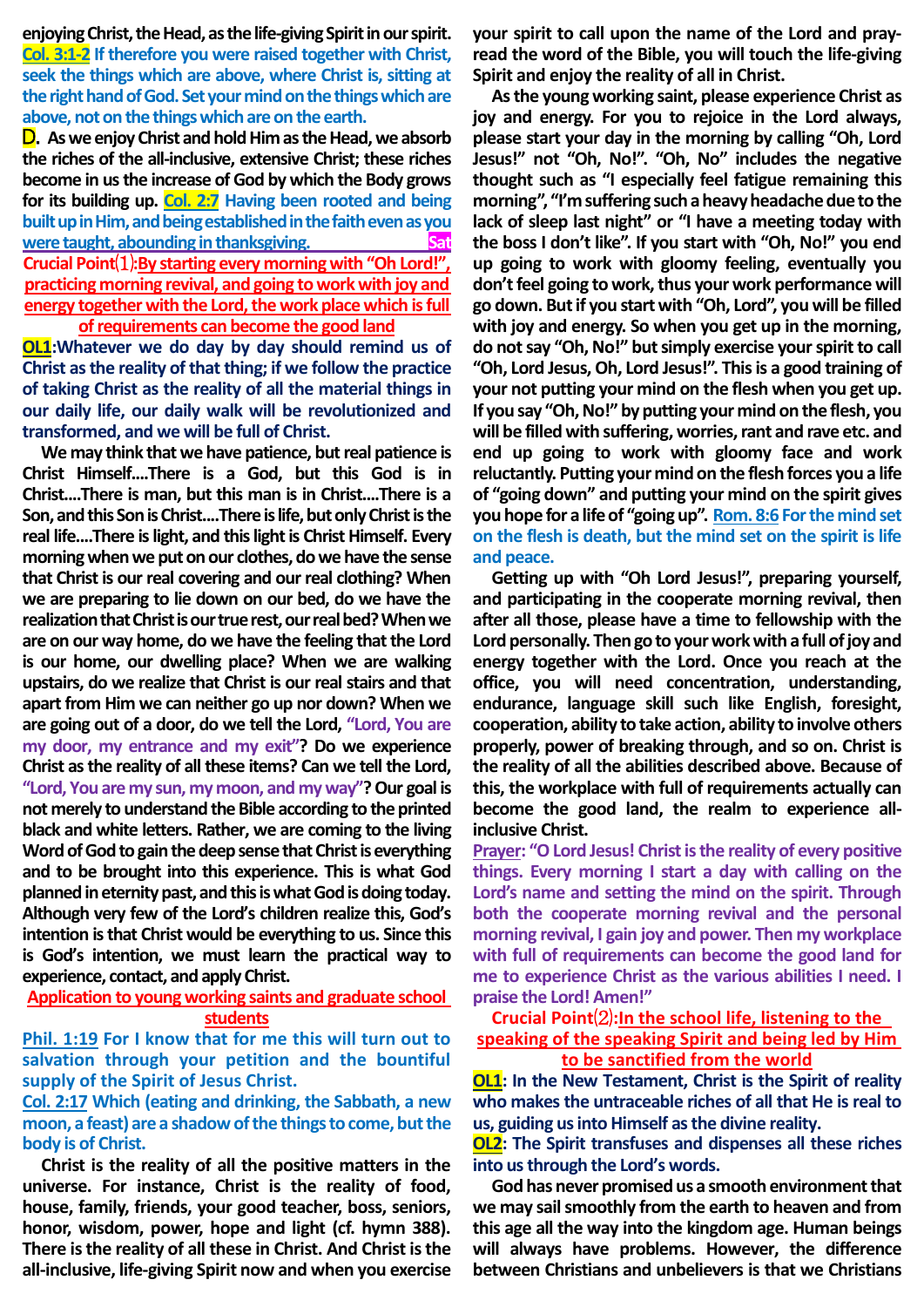**can still rejoice in our afflictions and not be anxious. Actually, it is not that we can rejoice; rather, it is the Spirit in us who rejoices.**

**We thank the Lord that He has given us the Bible, which is very precious. Its essence and sphere are Christ, and this Christ of whom it speaks eventually became the Spirit.... Romans 8:16 says, "The Spirit Himself witnesses with our spirit." This means that the Spirit is in us and speaks together with us. Revelation 2:7says, "The Spirit says to the churches." The Spirit is the speaking Spirit. Therefore, the Lord Jesus said, "The words which I have spoken to you are spirit and are life" (John 6:63). This indicates that the Lord's words, the Lord's Spirit, and the Lord Himself are one and can never be separated....We should daily exercise our spirit to pray-read the words of the Lord and take in the rich supply from Him, because His words are spirit and are life.**

## **For new believers, young people and college students**

**For both people believing the Lord and people not believing Him, the life is full of sufferings. Through the sufferings, people may learn something. However, through God's eye, through the view of eternity, unless God's element increases in you, then anything you learned does not have eternal value.**

**But I praise the Lord. You who have believed in Him, can be transformed through the sufferings and grow up in the Lord. In order to step forward and be transformed through the sufferings, please practice** ⑴**to listen to the Lord's**  fresh speaking through the morning revival, and  $(2)$ to keep **listening to the Lord in your school life with sufferings. When you go to school, you face various kinds of sufferings. Then you should pray this way; "O Lord Jesus. In the human life, there are sufferings. But I thank to the Lord that for Christians, the suffering has the glorious goal. I am afraid of not having any transformation after passing through those sufferings. What has the eternal value is only God. I deserve God Himself within me to renew me and transform me. For being transformed, may I exercise my spirit to listen to the Lord's speaking and to keep opening to His speaking. If I do so, the Lord will lead me step by step and at the same time transform me from glory to glory."**

**Pray-reading the words of God and your school life have an intimate relationship each other. If you can have speaking of the Spirit, then, in any environment, any people, and any event that the Lord prepared, you can solve the problems appropriately in the Lord. Daniel 10:19 And he said, Do not be afraid, man of preciousness. Peace to you. Be strong, yes, be strong. And when he spoke to me, I received strength and said, Speak, sir, for you have strengthened me.**

**The Lord has saved you while you are young. Praise the Lord. Please pray-read the following words of Romans chapter 1 and then worship God and exalt Christ. The root causes of any fallen minds that come from the world are not worshipping God and not exalting Christ. If you worship God and exalt Christ by following the speaking Spirit, then you can live a school life sanctified from the world and so you will be led and blessed by the Lord.**

**Rom. 1:18 For the wrath of God is revealed from heaven upon all ungodliness and unrighteousness of men who hold down the truth in unrighteousness,…20 For the** 

**invisible things of Him, both His eternal power and divine characteristics, have been clearly seen since the creation of the world, being perceived by the things made, so that they would be without excuse; 21 Because though they knew God, they did not glorify Him as God or thank Him, but rather became vain in their reasonings, and their heart, lacking understanding, was darkened.…25 Who exchanged the truth of God for the lie, and worshipped and served the creation rather than the Creator, who is blessed forever. Amen. 26 Therefore God gave them up to passions of dishonor; for their females exchanged the natural use for that which is contrary to nature; 27 And likewise also the males, leaving the natural use of the female, burned in their craving toward one another, males with males committing unseemliness and fully receiving in themselves the retribution of their error which was due. 28 And even as they did not approve of holding God in their full knowledge, God gave them up to a disapproved mind, to do the things which are not fitting, 29 Being filled with all unrighteousness, wickedness, covetousness, malice; full of envy, murder, strife, deceit, malignity; 30 Whisperers, slanderers, hateful to God, insolent, arrogant, boasters, inventors of evil things, disobedient to parents,…32 Who, though fully knowing the righteous judgment of God, that those who practice such things are worthy of death, not only do them, but also have fellow delight in those who practice them.**

# **Crucial Point**⑶**: Because Christ is the Head of the Body, the experience of Christ brings us to the building up of the Body**

**OL1: The very Christ who is the reality of all positive things is the One who is the Head of the Body; thus, to hold the Head is simply to enjoy Christ as the reality of all positive things.**

**OL2: Since the Christ we enjoy as our everything is the Head of the Body, the more we enjoy Him, the more we become Body-conscious.**

**OL3: Because Christ's headship is in resurrection, the enjoyment of Christ spontaneously brings us into resurrection and saves us from our natural being.**

**This shortage of the enjoyment of Christ opens the door for the enemy, Satan, to come in to make us critical of other members of the Body. But if we begin again to enjoy the Lord, the door will gradually close. Eventually, if we are constant in our enjoyment of Christ, the door will be completely shut. Then, instead of criticizing the church, we shall praise the Lord for the church life, and we shall testify how much we love it. What brings about such a change is not admonition or correction, but the recovery of the enjoyment of Christ.** 

**The dear, precious One whom we enjoy as our food, drink, and breath is the Head of the Body. Because Paul had a thorough realization of this, he could leap from Christ as the reality of all positive things for our enjoyment to the matter of Christ as the Head. Since the Christ we enjoy as our everything is the Head of the Body, the more we enjoy Him, the more we become Body-conscious. This indicates that the enjoyment of Christ is not an individualistic matter. It is a Body matter. We need to enjoy Christ as members of the Body in a corporate way.**